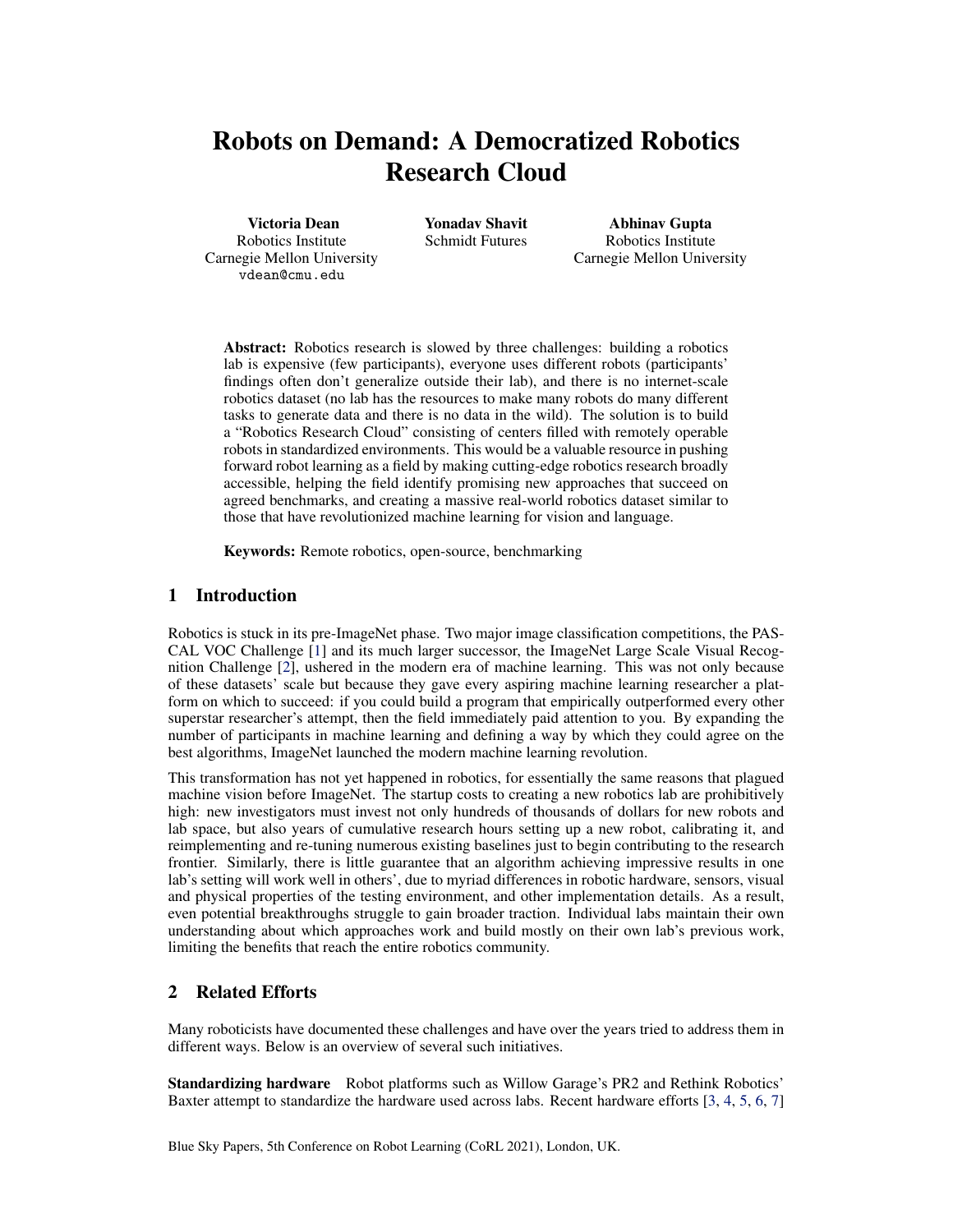tend to involve exotic hardware targeting more niche communities. The YCB Object and Model set [\[8\]](#page-4-0) standardizes the objects used in robotic environments. Standardized hardware is a useful step, but each robot is still only affordable to the biggest and best-funded labs, and environmental variations like lighting and sensing leave performance comparisons across labs difficult.

Standardizing software ROS [\[9\]](#page-4-0) and follow-up efforts such as PyRobot [\[10\]](#page-4-0) provide a common software stack allowing abstraction of parts of the robot hierarchy from perception to control. However, they do not address the benchmarking or access challenges described above.

Collecting and combining robotics data at scale Self-supervised experimentation (robots autonomously running experiments and evaluating their own success) allows individual labs to automatically collect large robotics datasets [\[11\]](#page-4-0). Google's "arm farm" further scaled data collection by using 14 robot arms working in parallel, substantially improving robotic grasping [\[12\]](#page-4-0). RoboNet [\[13\]](#page-4-0), an open-source robotics dataset, facilitates data sharing across labs and has increased the scale of available robotics data. However, a dataset alone does not provide a way to easily evaluate models trained on the data or a way to compare algorithms across labs.

Simulation benchmarking Many simulators provide benchmarks that standardize results in both robotics settings [\[14,](#page-4-0) [15,](#page-4-0) [16,](#page-4-0) [17\]](#page-4-0) and embodied AI settings with navigation components [\[18,](#page-5-0) [19,](#page-5-0) [20\]](#page-5-0). These have the benefit of eliminating variance due to physical environment conditions across lab setups. However, real-world performance is what we care about, where sample efficiency is more important and complex methods may be impossible to tune.

Simulation to reality Learning in simulation and transferring to reality is another promising approach [\[21,](#page-5-0) [22\]](#page-5-0). Performing most computation in simulation is an attractive way to scale robot learning, as simulation is safer and more efficient than the real world. OpenAI has shown success with sim2real, including dexterous manipulation of a Rubik's Cube [\[23\]](#page-5-0). However, it is next to impossible for a simulator to match the complexity and richness of the real world, making transfer inefficient. Many aspects of the real world, such as tactile sensing and dynamic interactions, are difficult to model, and learning in simulation is unlikely to yield real-world results in these domains.

In-person robotics competitions Some efforts take a different approach: running in-person robotics competitions. Entrants to these challenges run their own experiments and iterate independently before all teams congregate and finally test their methods on the real environment. Notable competitions include the DARPA challenges [\[24,](#page-5-0) [25,](#page-5-0) [26\]](#page-5-0) and the Amazon Picking Challenge [\[27\]](#page-5-0).

Remotely operable robotics testbeds The US Robotics Roadmap includes a section highlighting the need for shared and remote-access robotics testbeds [\[28\]](#page-5-0). Using remotely operable robots, an experimenter can deploy code from anywhere in the world and observe the results using the environment's sensors. Duckietown [\[29\]](#page-5-0) hosts the AI Driving Olympics, a competition on a series of tasks in a simplified autonomous driving world on low-cost standardized RC cars. Participants submit software solutions remotely which are run on physical robots in the environment. As an alternative model, the Georgia Tech Robotarium [\[30\]](#page-5-0) allows anyone to remotely access a physical robotic swarm testbed, free for academic purposes. Their swarm consists of 20 low-cost RC cars in a shared space. The Robotarium also includes a simulator for code and safety checks before physical deployment. Finally, and most similarly to our proposal, the Real Robot Challenge [\[31\]](#page-5-0) is an annual robotic manipulation competition allowing participants to test and compare their methods remotely on real hardware (seven TriFinger robots [\[5\]](#page-4-0)) and a corresponding simulator.

# 3 Proposed Robotics Research Cloud

These recent efforts illuminate a path forward for robotics: remotely accessible robots on which everyone can run experiments, collect data, and benchmark their algorithms' performance. On top of this, collecting and anonymously releasing the recorded trajectories would create an ever-growing corpus of open-access robot operation data, unlocking large-scale machine learning applications in the robotics realm. All that's left is to put these ingredients together: a facility full of copies of the same robot set in standardized environments, connected to the internet for all researchers to access, fundamentally accelerating robotics as a field. Below, we sketch out a proposed structure.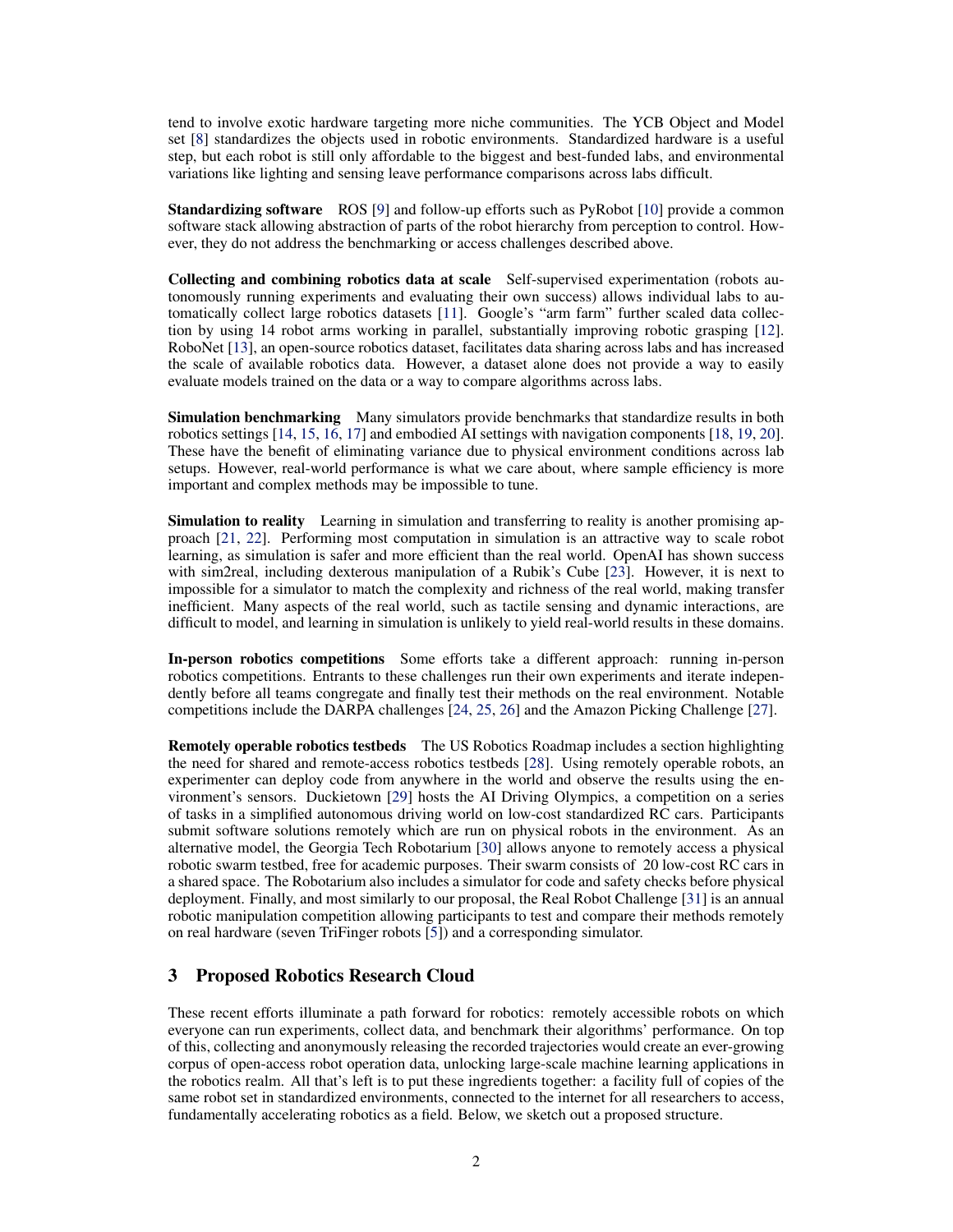

Figure 1: Proposed workflow. A researcher can quickly test an idea on a physical robot, obtain results, and contribute to the community through benchmarks and open-sourced data.

## 3.1 Example Workflow

A prototypical use-case is visualized in Figure 1. A researcher might start with an existing codebase, make their own tweaks, define how long they'd like this code to run for and which benchmark task it's trying to satisfy (if any), and add it to a queue. The center prioritizes and runs these experiments on real robots (after they've passed simulation checks), scores them, and uploads the sensor and operation data to the cloud where the user can access it. Depending on the amount of training time needed, the experiment turnaround time might be 24 hours. On a slower timescale, anonymized trajectories would be added to an open-source dataset for community benefit.

## 3.2 Organizational Structure

#### 3.2.1 Steering Committee

The steering committee will be composed of robotics researchers and other stakeholders, responsible for decisions regarding the center's research agenda, high-level policies, and long-term development. These responsibilities would include:

- Choosing which robots and sensors to procure.
- Signing off on proposed new experiment environments and modification to existing environments based on researcher feedback.
- Determining access policies for the robots, including which institutions and researchers can run experiments and how their time is prioritized in the research queue.
- Determining the future trajectory of the Robotics Research Cloud, including whether and how to build additional centers.

#### 3.2.2 Local Team

The local team will be responsible for building and maintaining the center itself. In addition to the handful of staff necessary to procure and maintain the robots, the local team may include dedicated staff necessary to reset the robots, in the experiments where environmental resets need human intervention. The local team should include a team of full-time software engineers focused on building tooling to improve the experience of the remote research community. These tools should:

- Create a unified software stack for robotic control, including a streamlined experience for remote researchers to schedule experiments, deploy code, and collect results. The codebase should allow researchers to easily take components from other research projects.
- Enable remote researchers to set up new benchmark tasks and create online leaderboards.
- Vet all code submitted to the facility against malicious content, including by maintaining a robot simulator of the robotic environment where checks must pass to ensure safety.
- Continuously publish an anonymized dataset of robot trajectories collected in the lab.
- Support a remote community through virtual discussion spaces, workshops, and tutorials.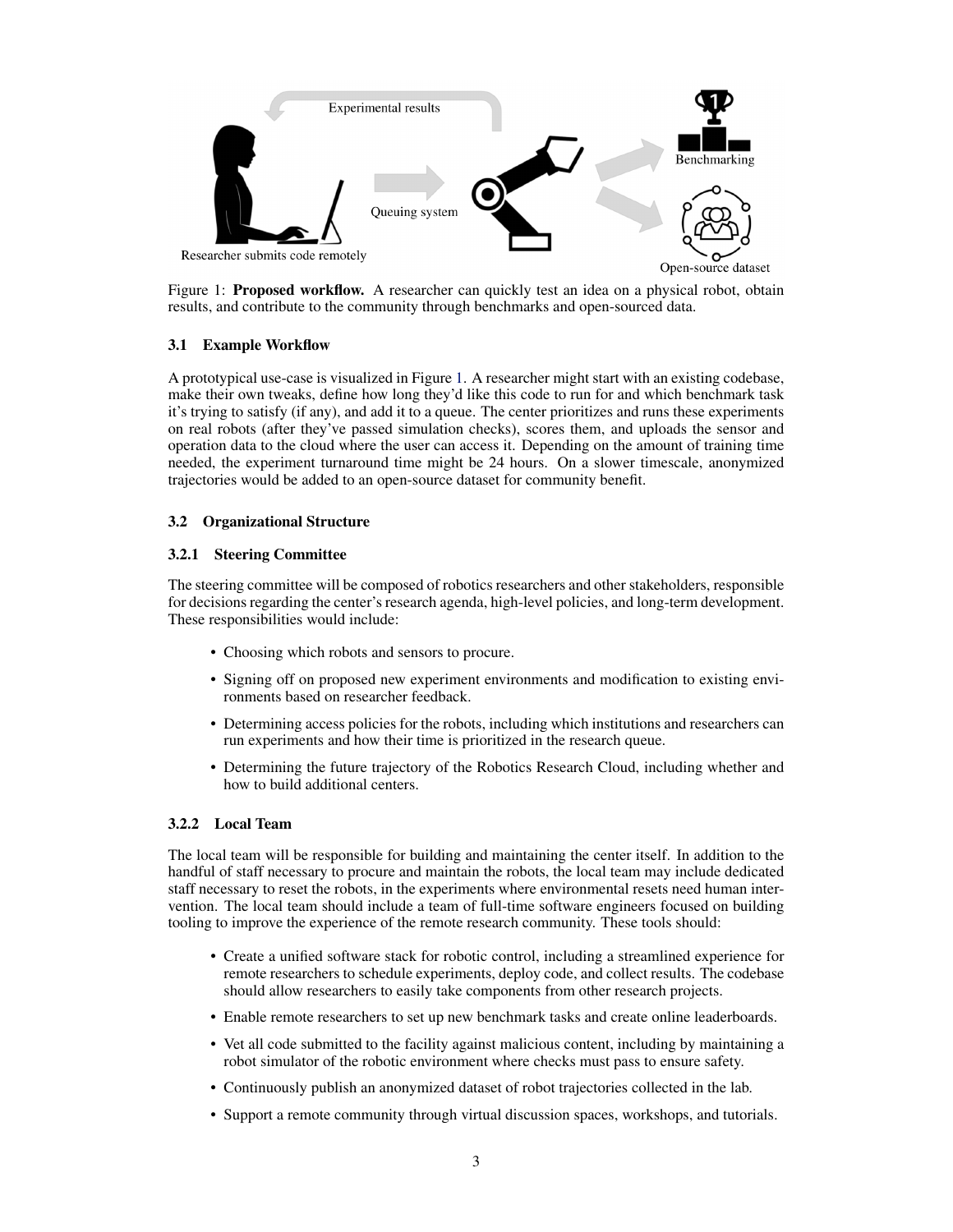#### 3.3 Center Setup

The specifications of the first Robotics Research Cloud center should be determined through discussion and consensus among robotics researchers in the field. One possible instantiation would be a manipulation focus, as manipulation tasks are more challenging than grasping alone but more feasible than navigation or locomotion tasks, which might require more space, safety checks, and manual environment resets. Additional focus areas could be added in subsequent centers. A manipulation center could include 100 Franka robot arms, each equipped with cameras, depth and tactile sensors. These robots could have environments that enable a few benchmark tasks, such as scooping, pouring, and writing. Initial methods attempting these benchmarks could be open-sourced as out-of-the-box baselines.

## 4 Discussion

#### 4.1 Where to Start

We must de-risk such an ambitious idea before building it at scale. With support from Schmidt Futures, we are prototyping a remote research setup. We aim to develop an easy-to-use interface and identify crucial features for remote experimentation. We will also gain a better understanding of staffing needs by piloting automatic safety checks and environment resets.

#### 4.2 Open Questions

Many questions remain, the answers to which will impact the success of a Robotics Research Cloud.

The cloud will be most impactful if it achieves widespread adoption. Adoption depends on two key questions: Can researchers successfully run experiments remotely? Will researchers have the activation energy to adopt this new framework when many already have their own? We hope to answer the first question with our prototyping described in Section 4.1. With high-quality infrastructure and a straightforward researcher interface (which our prototype will also initiate), adoption is possible.

Choice of hardware and tasks will greatly affect research outcomes. Which sensors are necessary? How will sensor calibration and degradation be handled? Which tasks are feasible without relying heavily on humans for environment resets or benchmark evaluation?

With physical robots, safety is of paramount importance. While we can use simulation to run safety checks, how can we use an imperfect simulator to ensure safety in the real world?

Allocation of resources can be a contentious issue. How will queuing of experiments be prioritized? Should researchers be able to pay a fee to gain priority in the queue?

These questions should be discussed in detail by the robotics community to ensure success.

#### 4.3 Limitations

A remote center does impose certain constraints, some of which we list here. Using fixed robots and environments rules out the possibility of jointly optimizing hardware and software. Centralizing robots also means less environment diversity as opposed to having robots individually acting in the wild. Remote teleoperation is high-latency, making collecting demonstrations or testing environment interaction difficult. Finally, latency in experimental results could increase iteration time.

#### 4.4 Conclusion

By creating a facility for roboticists everywhere to run experiments and directly compare their results, we can give robotics its ImageNet breakthrough. A Robotics Research Cloud is likely to substantially accelerate the development of robotic software relative to its current trajectory. By massively increasing access to researchers across the field, it will reduce the network effects that concentrate talented robotics researchers in a small handful of schools and regions.

Next steps include securing funding and convening robotics researchers to identify the initial experimental setup and benchmarks. In the supplementary material, we present a potential timeline and budget to make the Robotics Research Cloud a reality and usher in a new age of robotics research.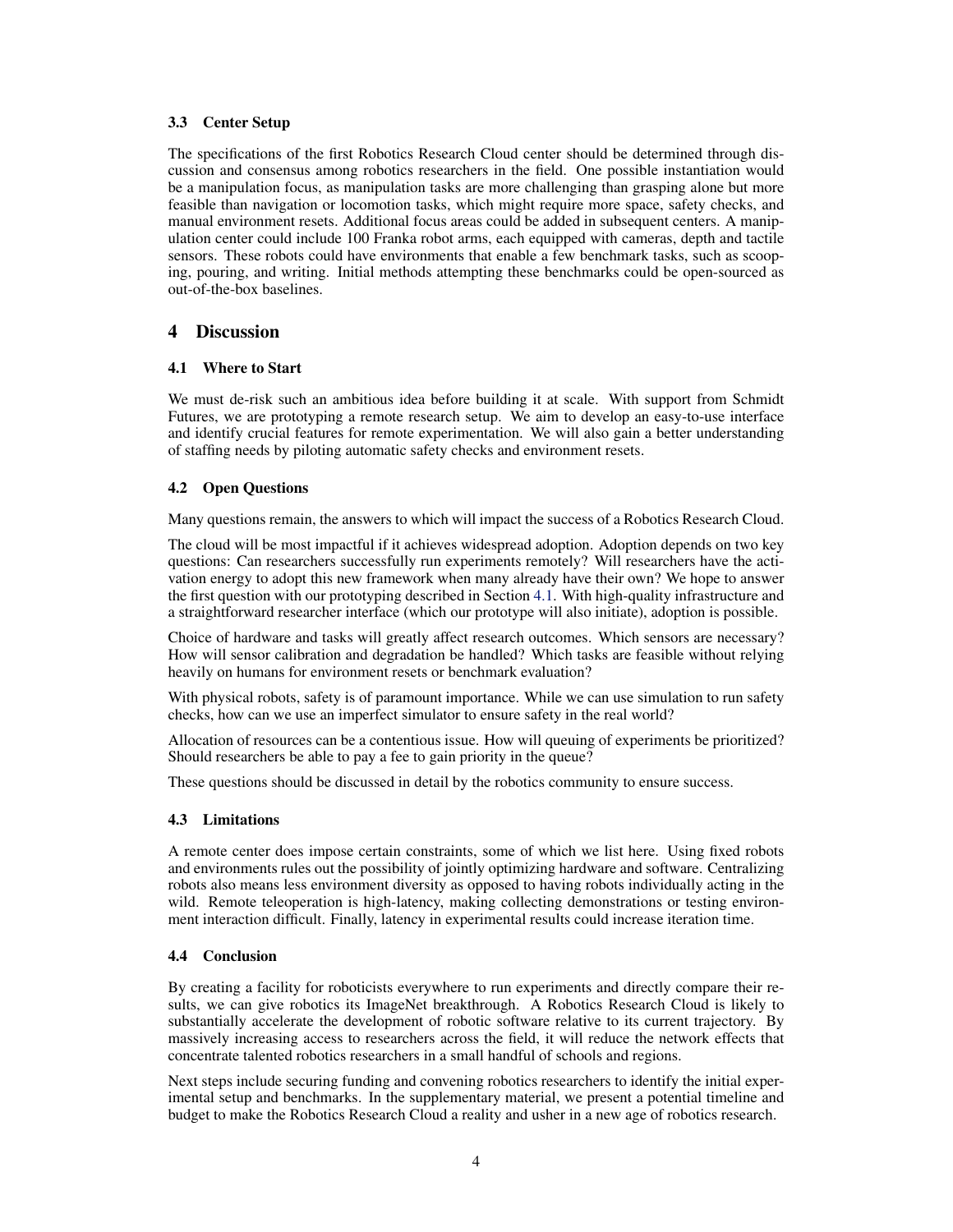# <span id="page-4-0"></span>**References**

- [1] M. Everingham, L. Van Gool, C. K. Williams, J. Winn, and A. Zisserman. The pascal visual object classes (voc) challenge. *International journal of computer vision*, 88(2):303–338, 2010.
- [2] O. Russakovsky, J. Deng, H. Su, J. Krause, S. Satheesh, S. Ma, Z. Huang, A. Karpathy, A. Khosla, M. Bernstein, et al. Imagenet large scale visual recognition challenge. *International journal of computer vision*, 115(3):211–252, 2015.
- [3] M. Ahn, H. Zhu, K. Hartikainen, H. Ponte, A. Gupta, S. Levine, and V. Kumar. Robel: Robotics benchmarks for learning with low-cost robots. In *Conference on Robot Learning*, pages 1300– 1313. PMLR, 2020.
- [4] S. Cruciani, B. Sundaralingam, K. Hang, V. Kumar, T. Hermans, and D. Kragic. Benchmarking in-hand manipulation. *IEEE Robotics and Automation Letters*, 5(2):588–595, 2020.
- [5] M. Wuthrich, F. Widmaier, F. Grimminger, J. Akpo, S. Joshi, V. Agrawal, B. Hammoud, ¨ M. Khadiv, M. Bogdanovic, V. Berenz, et al. Trifinger: An open-source robot for learning dexterity. *arXiv preprint arXiv:2008.03596*, 2020.
- [6] A. Gupta, A. Murali, D. Gandhi, and L. Pinto. Robot learning in homes: Improving generalization and reducing dataset bias. *arXiv preprint arXiv:1807.07049*, 2018.
- [7] B. Yang, J. Zhang, V. Pong, S. Levine, and D. Jayaraman. Replab: A reproducible low-cost arm benchmark platform for robotic learning. *arXiv preprint arXiv:1905.07447*, 2019.
- [8] B. Calli, A. Singh, A. Walsman, S. Srinivasa, P. Abbeel, and A. M. Dollar. The ycb object and model set: Towards common benchmarks for manipulation research. In *2015 international conference on advanced robotics (ICAR)*, pages 510–517. IEEE, 2015.
- [9] M. Quigley, K. Conley, B. Gerkey, J. Faust, T. Foote, J. Leibs, R. Wheeler, A. Y. Ng, et al. Ros: an open-source robot operating system. In *ICRA workshop on open source software*, volume 3, page 5. Kobe, Japan, 2009.
- [10] A. Murali, T. Chen, K. V. Alwala, D. Gandhi, L. Pinto, S. Gupta, and A. Gupta. Pyrobot: An open-source robotics framework for research and benchmarking. *arXiv preprint arXiv:1906.08236*, 2019.
- [11] L. Pinto and A. Gupta. Supersizing self-supervision: Learning to grasp from 50k tries and 700 robot hours. In *2016 IEEE international conference on robotics and automation (ICRA)*, pages 3406–3413. IEEE, 2016.
- [12] S. Levine, P. Pastor, A. Krizhevsky, J. Ibarz, and D. Quillen. Learning hand-eye coordination for robotic grasping with deep learning and large-scale data collection. *The International Journal of Robotics Research*, 37(4-5):421–436, 2018.
- [13] S. Dasari, F. Ebert, S. Tian, S. Nair, B. Bucher, K. Schmeckpeper, S. Singh, S. Levine, and C. Finn. Robonet: Large-scale multi-robot learning. *arXiv preprint arXiv:1910.11215*, 2019.
- [14] E. Todorov, T. Erez, and Y. Tassa. Mujoco: A physics engine for model-based control. In *2012 IEEE/RSJ International Conference on Intelligent Robots and Systems*, pages 5026– 5033. IEEE, 2012.
- [15] T. Yu, D. Quillen, Z. He, R. Julian, K. Hausman, C. Finn, and S. Levine. Meta-world: A benchmark and evaluation for multi-task and meta reinforcement learning. In *Conference on Robot Learning*, pages 1094–1100. PMLR, 2020.
- [16] G. Brockman, V. Cheung, L. Pettersson, J. Schneider, J. Schulman, J. Tang, and W. Zaremba. Openai gym. *arXiv preprint arXiv:1606.01540*, 2016.
- [17] Y. Zhu, J. Wong, A. Mandlekar, and R. Martín-Martín. robosuite: A modular simulation framework and benchmark for robot learning. *arXiv preprint arXiv:2009.12293*, 2020.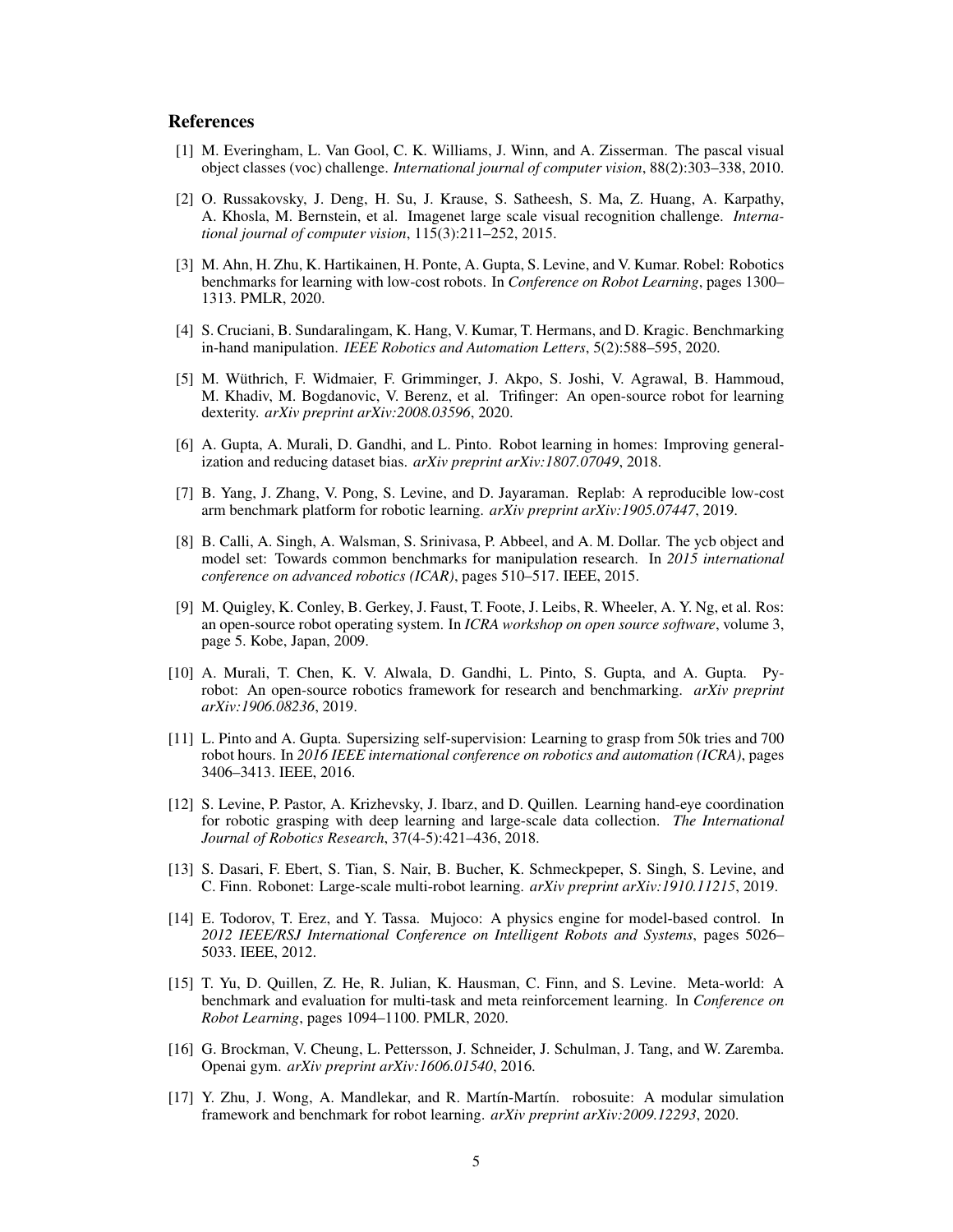- <span id="page-5-0"></span>[18] E. Kolve, R. Mottaghi, W. Han, E. VanderBilt, L. Weihs, A. Herrasti, D. Gordon, Y. Zhu, A. Gupta, and A. Farhadi. Ai2-thor: An interactive 3d environment for visual ai. *arXiv preprint arXiv:1712.05474*, 2017.
- [19] A. Szot, A. Clegg, E. Undersander, E. Wijmans, Y. Zhao, J. Turner, N. Maestre, M. Mukadam, D. Chaplot, O. Maksymets, et al. Habitat 2.0: Training home assistants to rearrange their habitat. *arXiv preprint arXiv:2106.14405*, 2021.
- [20] B. Shen, F. Xia, C. Li, R. Mart´ın-Mart´ın, L. Fan, G. Wang, S. Buch, C. D'Arpino, S. Srivastava, L. P. Tchapmi, et al. igibson, a simulation environment for interactive tasks in large realistic scenes. *arXiv preprint arXiv:2012.02924*, 2020.
- [21] F. Sadeghi and S. Levine. Cad2rl: Real single-image flight without a single real image. *arXiv preprint arXiv:1611.04201*, 2016.
- [22] Y. Chebotar, A. Handa, V. Makoviychuk, M. Macklin, J. Issac, N. Ratliff, and D. Fox. Closing the sim-to-real loop: Adapting simulation randomization with real world experience. In *2019 International Conference on Robotics and Automation (ICRA)*, pages 8973–8979. IEEE, 2019.
- [23] I. Akkaya, M. Andrychowicz, M. Chociej, M. Litwin, B. McGrew, A. Petron, A. Paino, M. Plappert, G. Powell, R. Ribas, et al. Solving rubik's cube with a robot hand. *arXiv preprint arXiv:1910.07113*, 2019.
- [24] M. Buehler, K. Iagnemma, and S. Singh. *The DARPA urban challenge: autonomous vehicles in city traffic*, volume 56. springer, 2009.
- [25] E. Krotkov, D. Hackett, L. Jackel, M. Perschbacher, J. Pippine, J. Strauss, G. Pratt, and C. Orlowski. The darpa robotics challenge finals: Results and perspectives. *Journal of Field Robotics*, 34(2):229–240, 2017.
- [26] G. Seetharaman, A. Lakhotia, and E. P. Blasch. Unmanned vehicles come of age: The darpa grand challenge. *Computer*, 39(12):26–29, 2006.
- [27] N. Correll, K. E. Bekris, D. Berenson, O. Brock, A. Causo, K. Hauser, K. Okada, A. Rodriguez, J. M. Romano, and P. R. Wurman. Analysis and observations from the first amazon picking challenge. *IEEE Transactions on Automation Science and Engineering*, 15(1):172–188, 2016.
- [28] H. Christensen, N. Amato, H. Yanco, M. Mataric, H. Choset, A. Drobnis, K. Goldberg, J. Grizzle, G. Hager, J. Hollerbach, et al. A roadmap for us robotics–from internet to robotics 2020 edition. *Foundations and Trends® in Robotics*, 8(4):307–424, 2021.
- [29] L. Paull, J. Tani, H. Ahn, J. Alonso-Mora, L. Carlone, M. Cap, Y. F. Chen, C. Choi, J. Dusek, Y. Fang, et al. Duckietown: an open, inexpensive and flexible platform for autonomy education and research. In *2017 IEEE International Conference on Robotics and Automation (ICRA)*, pages 1497–1504. IEEE, 2017.
- [30] D. Pickem, P. Glotfelter, L. Wang, M. Mote, A. Ames, E. Feron, and M. Egerstedt. The robotarium: A remotely accessible swarm robotics research testbed. In *2017 IEEE International Conference on Robotics and Automation (ICRA)*, pages 1699–1706. IEEE, 2017.
- [31] N. Funk, C. Schaff, R. Madan, T. Yoneda, J. U. De Jesus, J. Watson, E. K. Gordon, F. Widmaier, S. Bauer, S. S. Srinivasa, et al. Benchmarking structured policies and policy optimization for real-world dexterous object manipulation. *arXiv preprint arXiv:2105.02087*, 2021.